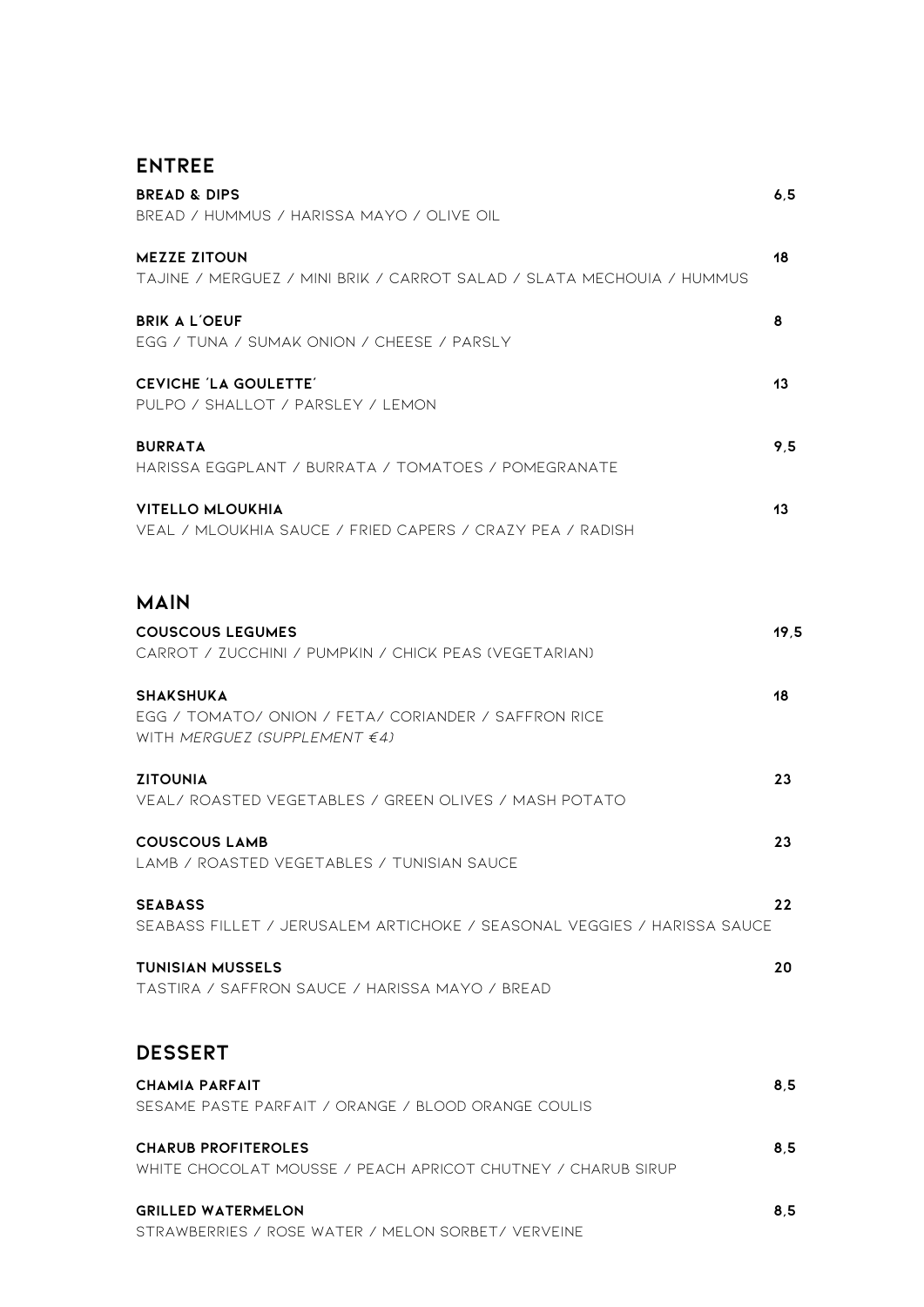# $\overline{C}$  **c d c e f e e e f e e f e e f e e f e e f e e f e e f e e f e e f e e f e e f e e f e e f e e f e e f e e**

| <b>ESPRESSO</b>                             | 2.75 |
|---------------------------------------------|------|
| ESPRESSO MACCHIATO*                         | 3    |
| <b>COFFEE</b>                               | 2.75 |
| CAPPUCCINO*                                 | 3.25 |
| LATTE MACCHIATO*                            | 3.5  |
| SPECIAL COFFEE - ITALIAN / SPANISH / FRENCH | 8.5  |
| TUNISIAN TEA                                | 3.75 |
| FRESH MINT TEA                              | 3.75 |
| <b>GINGER TEA</b>                           | 3.75 |
| <b>VARIOUS TEA</b>                          | 3.5  |
| *OOK VERKRIJGBAAR MET HAVERMELK             |      |

## **s o d a 's**

| COCA COLA                            |     |
|--------------------------------------|-----|
| COCA COLA ZERO                       |     |
| <b>FUZETEA GREEN</b>                 |     |
| FUZETEA SPARKLING                    |     |
| FANTA                                | 3   |
| ROYAL BLISS TONIC                    | 3.5 |
| ROYAL BLISS GINGER BEER              |     |
| CHAUDFONTAINE SPARKLING (330 ML)     | 3.5 |
| CHAUDFONTAINE SPARKLING (750 ML)     | 3.5 |
| CHAUDFONTAINE NON SPARKLING (330 ML) | 5.5 |
|                                      | 3.5 |

#### **i b l n c** *<b>n* **c** *<b>n* **c** *<b>n* **c** *n* **c** *<b>n* **c** *n* **c** *n* **c** *n* **c c n c n c n c n c n c n c n c n c n c n c n c n c n c n c n**

| <b>BOGA CIDRE</b>    |     |
|----------------------|-----|
| <b>BOGA LIME</b>     |     |
| APPLA                |     |
| HOME MADE CITRONNADE | 3.5 |

### **b e e r**

| HEINEKEN 0.0%                     | 3.5 |
|-----------------------------------|-----|
| <b>HEINEKEN</b>                   | 4   |
| BROUWERIJ DE PRAEL - BITTERBLOND  | 5.5 |
| BROUWERIJ DE PRAEL - IPA          | 6   |
| CELTIA - TUNISIAN LAGER*          | 4   |
| *INDIFN VOORRADIG                 |     |
| APERITIVES / LIQUEUR / DIGESTIVES |     |
| CALEM PORT - FINE RUBY            | 5.5 |

## **aPERITIVES / LIQUEUR / DIGESTIVES**

| CALEM PORT - FINE RUBY                    | 5.5 |
|-------------------------------------------|-----|
| AMARETTO                                  | 4.5 |
| L I QOR 43                                | 4.5 |
| TIA MARIA                                 | 4,5 |
| COINTREAU                                 | 4.5 |
| JOHNNIE WALKER RED                        | 5.5 |
| JOHNNIE WALKER BLACK                      | 6.5 |
| NAVARRA MOSCATEL 'SARASATE' VINO DE LICOR | 4.5 |
| ROMATE PEDRO-XIMÉNEZ                      | 5.5 |
|                                           |     |